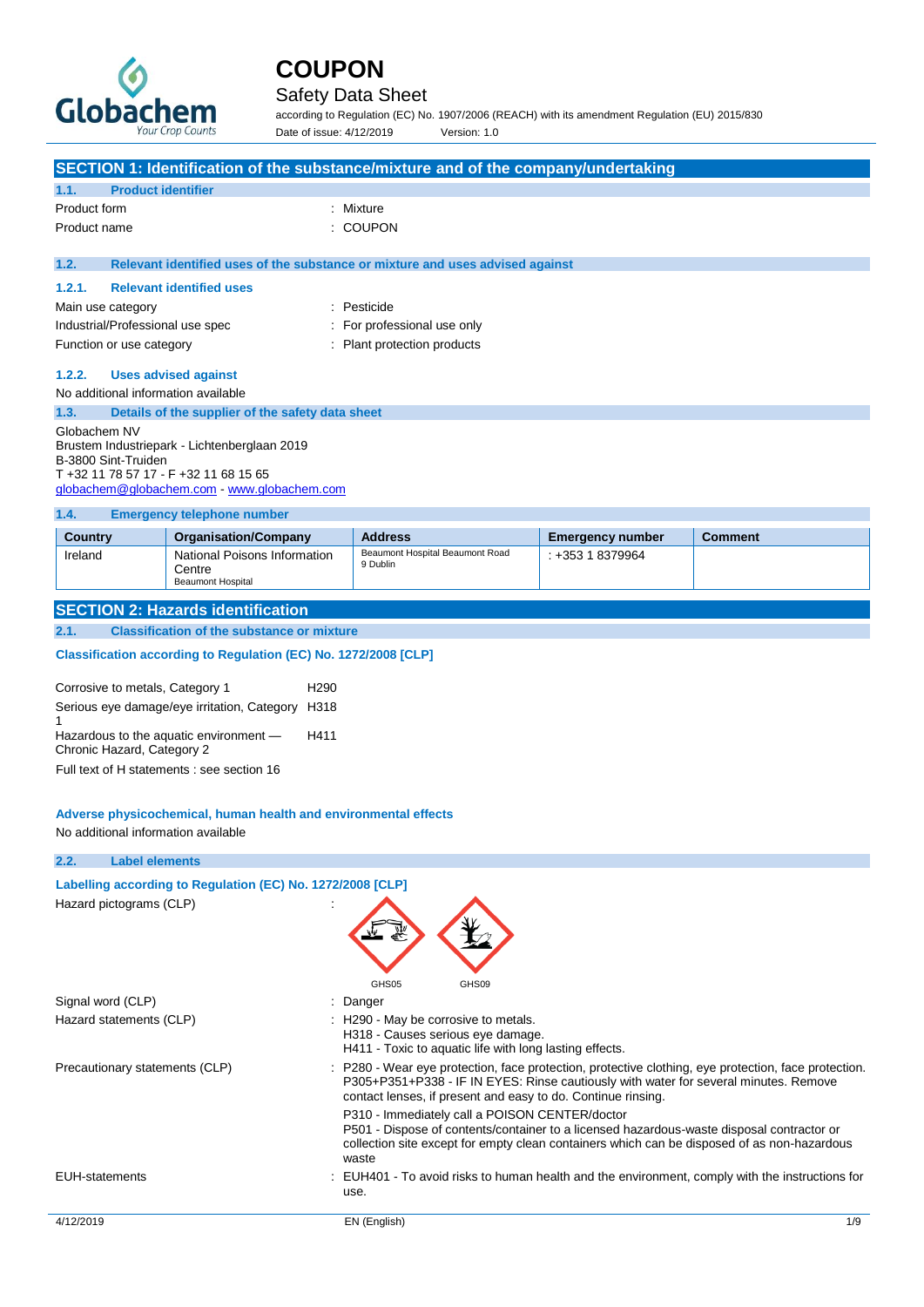Safety Data Sheet

according to Regulation (EC) No. 1907/2006 (REACH) with its amendment Regulation (EU) 2015/830

#### **2.3. Other hazards**

#### No additional information available

#### **SECTION 3: Composition/information on ingredients**

**3.1. Substances**

Not applicable

#### **3.2. Mixtures**

| <b>Name</b>   | <b>Product identifier</b>                                                  | Conc.<br>(% w/w) | <b>Classification according to</b><br><b>Regulation (EC) No.</b><br>1272/2008 [CLP] |
|---------------|----------------------------------------------------------------------------|------------------|-------------------------------------------------------------------------------------|
| epoxiconazole | (CAS-No.) 133855-98-8<br>(EC-No.) 406-850-2<br>(EC Index-No.) 613-175-00-9 | 12.2             | Carc. 2. H351<br>Repr. 1B, H360Df<br>Aquatic Chronic 2. H411                        |

#### Full text of H-statements: see section 16

|        | <b>SECTION 4: First aid measures</b>                                |  |                                                                                                                                                                           |
|--------|---------------------------------------------------------------------|--|---------------------------------------------------------------------------------------------------------------------------------------------------------------------------|
| 4.1.   | <b>Description of first aid measures</b>                            |  |                                                                                                                                                                           |
|        | First-aid measures general                                          |  | Never give anything by mouth to an unconscious person. Suspected of causing cancer. IF<br>exposed or concerned: Get medical advice/attention.                             |
|        | First-aid measures after inhalation                                 |  | : Assure fresh air breathing. Allow the victim to rest. Remove person to fresh air and keep<br>comfortable for breathing. Call a POISON CENTER/doctor if you feel unwell. |
|        | First-aid measures after skin contact                               |  | Wash with plenty of water/ If skin irritation occurs: Get medical advice/attention. Wash<br>contaminated clothing before reuse.                                           |
|        | First-aid measures after eye contact                                |  | Rinse immediately with plenty of water. Obtain medical attention if pain, blinking or redness<br>persists.                                                                |
|        | First-aid measures after ingestion                                  |  | Rinse mouth. Do NOT induce vomiting. Obtain emergency medical attention.                                                                                                  |
| 4.2.   | Most important symptoms and effects, both acute and delayed         |  |                                                                                                                                                                           |
|        | Symptoms/effects                                                    |  | May damage the unborn child. Suspected of damaging fertility.                                                                                                             |
|        | Symptoms/effects after inhalation                                   |  | Danger of serious damage to health by prolonged exposure through inhalation. Harmful if<br>inhaled.                                                                       |
|        | Symptoms/effects after skin contact                                 |  | Causes skin irritation.                                                                                                                                                   |
| 4.3.   |                                                                     |  | Indication of any immediate medical attention and special treatment needed                                                                                                |
|        | No additional information available                                 |  |                                                                                                                                                                           |
|        | <b>SECTION 5: Firefighting measures</b>                             |  |                                                                                                                                                                           |
| 5.1.   | <b>Extinguishing media</b>                                          |  |                                                                                                                                                                           |
|        | Suitable extinguishing media                                        |  | : Foam. Dry powder. Carbon dioxide. Water spray. Sand.                                                                                                                    |
|        | Unsuitable extinguishing media                                      |  | Do not use a heavy water stream.                                                                                                                                          |
| 5.2.   | Special hazards arising from the substance or mixture               |  |                                                                                                                                                                           |
|        | No additional information available                                 |  |                                                                                                                                                                           |
| 5.3.   | <b>Advice for firefighters</b>                                      |  |                                                                                                                                                                           |
|        | Firefighting instructions                                           |  | : Use water spray or fog for cooling exposed containers. Exercise caution when fighting any<br>chemical fire. Prevent fire fighting water from entering the environment.  |
|        | Protection during firefighting                                      |  | Do not enter fire area without proper protective equipment, including respiratory protection.                                                                             |
|        | <b>SECTION 6: Accidental release measures</b>                       |  |                                                                                                                                                                           |
| 6.1.   | Personal precautions, protective equipment and emergency procedures |  |                                                                                                                                                                           |
| 6.1.1. | For non-emergency personnel                                         |  |                                                                                                                                                                           |
|        | Emergency procedures                                                |  | Evacuate unnecessary personnel.                                                                                                                                           |
| 6.1.2. | For emergency responders                                            |  |                                                                                                                                                                           |
|        | Protective equipment<br>Equip cleanup crew with proper protection.  |  |                                                                                                                                                                           |
|        | <b>Emergency procedures</b>                                         |  | : Ventilate area.                                                                                                                                                         |
| 6.2.   | <b>Environmental precautions</b>                                    |  |                                                                                                                                                                           |

Prevent entry to sewers and public waters. Notify authorities if liquid enters sewers or public waters. Avoid release to the environment.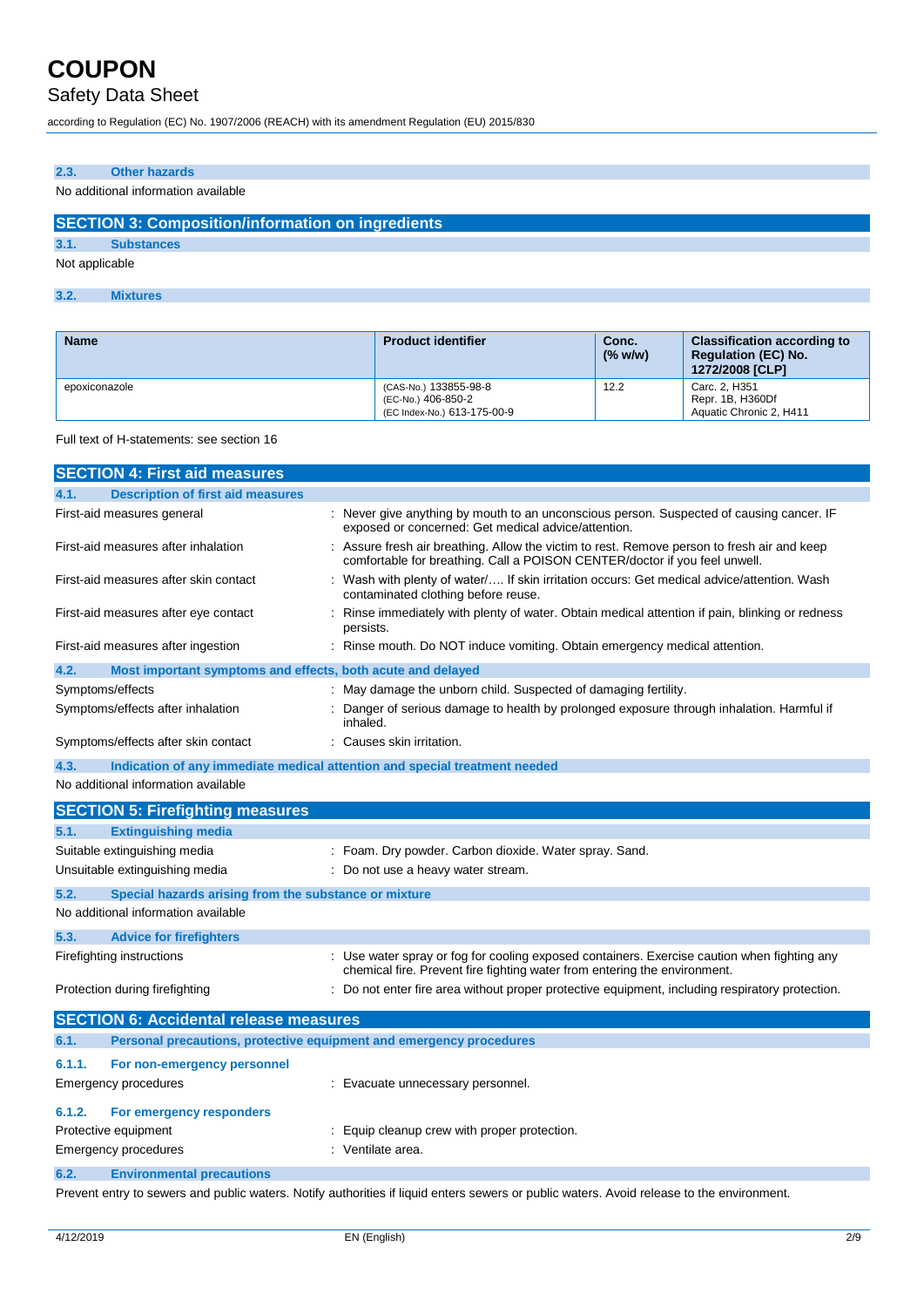### Safety Data Sheet

according to Regulation (EC) No. 1907/2006 (REACH) with its amendment Regulation (EU) 2015/830

| 6.3.                                                      | Methods and material for containment and cleaning up                                                                                                                                                                                                                                                                                                                      |
|-----------------------------------------------------------|---------------------------------------------------------------------------------------------------------------------------------------------------------------------------------------------------------------------------------------------------------------------------------------------------------------------------------------------------------------------------|
| Methods for cleaning up                                   | : Soak up spills with inert solids, such as clay or diatomaceous earth as soon as possible. Collect<br>spillage. Store away from other materials.                                                                                                                                                                                                                         |
| 6.4.<br><b>Reference to other sections</b>                |                                                                                                                                                                                                                                                                                                                                                                           |
| See Heading 8. Exposure controls and personal protection. |                                                                                                                                                                                                                                                                                                                                                                           |
| <b>SECTION 7: Handling and storage</b>                    |                                                                                                                                                                                                                                                                                                                                                                           |
| <b>Precautions for safe handling</b><br>7.1.              |                                                                                                                                                                                                                                                                                                                                                                           |
| Precautions for safe handling                             | Obtain special instructions before use. Do not handle until all safety precautions have been<br>read and understood. Wash hands and other exposed areas with mild soap and water before<br>eating, drinking or smoking and when leaving work. Provide good ventilation in process area to<br>prevent formation of vapour. Use only outdoors or in a well-ventilated area. |
| Hygiene measures                                          | Wash hands thoroughly after handling.                                                                                                                                                                                                                                                                                                                                     |
| 7.2.                                                      | Conditions for safe storage, including any incompatibilities                                                                                                                                                                                                                                                                                                              |
| Storage conditions                                        | : Keep only in the original container in a cool, well ventilated place away from : Direct sunlight.<br>Keep container closed when not in use.                                                                                                                                                                                                                             |
| Incompatible products                                     | : Strong bases. Strong acids.                                                                                                                                                                                                                                                                                                                                             |
| Incompatible materials                                    | : Sources of ignition. Direct sunlight.                                                                                                                                                                                                                                                                                                                                   |
| <b>Specific end use(s)</b><br>7.3.                        |                                                                                                                                                                                                                                                                                                                                                                           |
| No additional information available                       |                                                                                                                                                                                                                                                                                                                                                                           |

#### **SECTION 8: Exposure controls/personal protection**

**8.1. Control parameters** No additional information available

| 8.2. | <b>Exposure controls</b> |  |
|------|--------------------------|--|
|------|--------------------------|--|

#### **Personal protective equipment:**

Avoid all unnecessary exposure.

#### **Hand protection:**

Wear protective gloves.

**Eye protection:**

Chemical goggles or safety glasses

#### **Skin and body protection:**

Wear suitable protective clothing

#### **Respiratory protection:**

Wear appropriate mask

#### **Other information:**

Do not eat, drink or smoke during use.

| <b>SECTION 9: Physical and chemical properties</b>    |  |  |  |  |
|-------------------------------------------------------|--|--|--|--|
| Information on basic physical and chemical properties |  |  |  |  |
| $:$ Liquid                                            |  |  |  |  |
| : white.                                              |  |  |  |  |
| : Paint.                                              |  |  |  |  |
| : No data available                                   |  |  |  |  |
| : 5.36 at 20 °C                                       |  |  |  |  |
| : No data available                                   |  |  |  |  |
| : No data available                                   |  |  |  |  |
| : No data available                                   |  |  |  |  |
| : No data available                                   |  |  |  |  |
| : $>100 °C$                                           |  |  |  |  |
| : $>400^{\circ}$ C                                    |  |  |  |  |
| : No data available                                   |  |  |  |  |
| : Non flammable.                                      |  |  |  |  |
|                                                       |  |  |  |  |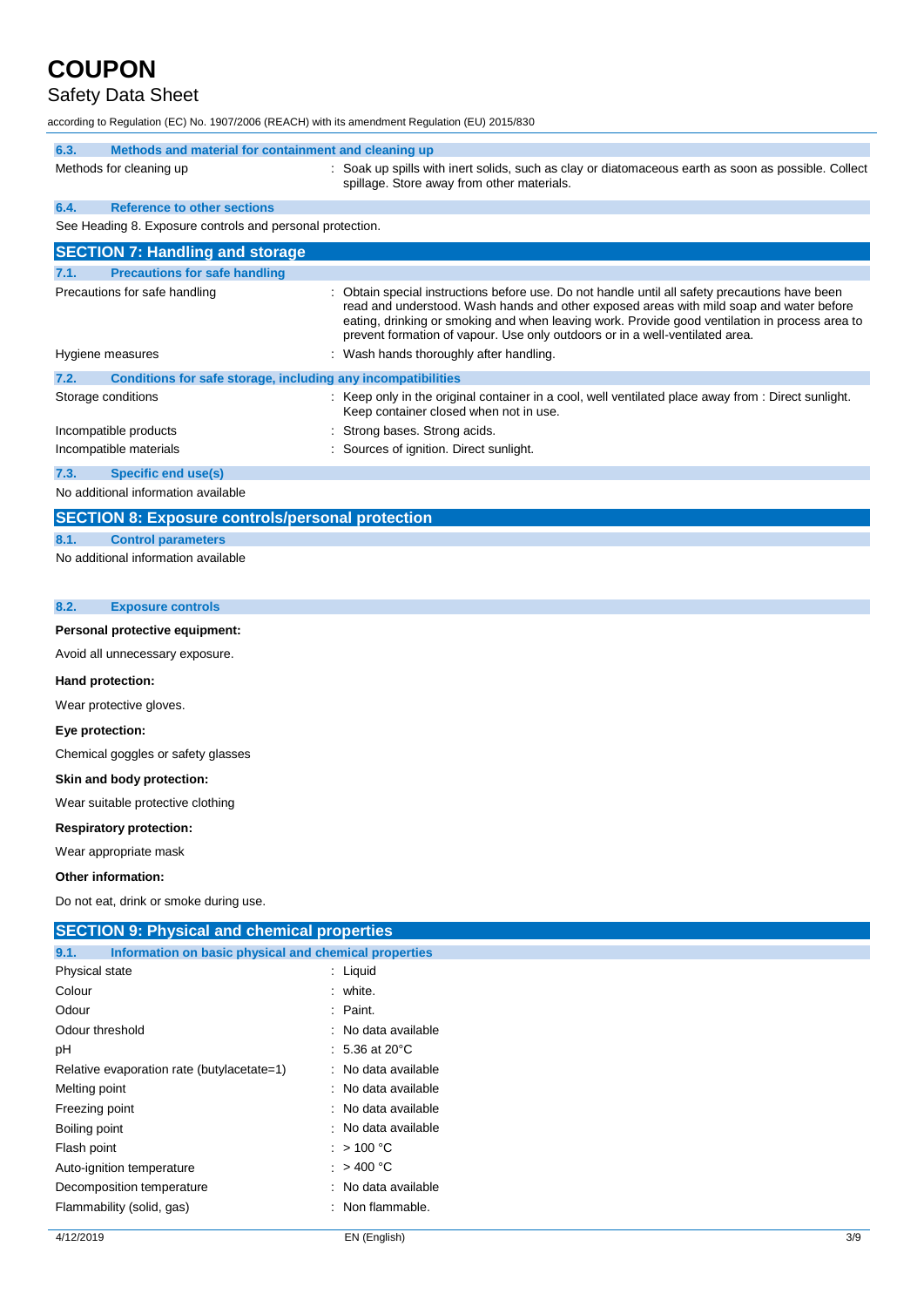### Safety Data Sheet

according to Regulation (EC) No. 1907/2006 (REACH) with its amendment Regulation (EU) 2015/830

| Vapour pressure                  | : No data available                                |
|----------------------------------|----------------------------------------------------|
| Relative vapour density at 20 °C | : No data available                                |
| Relative density                 | : No data available                                |
| Density                          | : $1.04219$ g/ml                                   |
| Solubility                       | : No data available                                |
| Log Pow                          | : No data available                                |
| Viscosity, kinematic             | $\therefore$ No data available                     |
| Viscosity, dynamic               | : 264.74 - 8351.5 mPa.s (20°C)                     |
| <b>Explosive properties</b>      | : Product is not explosive.                        |
| Oxidising properties             | : Non oxidizing material according to EC criteria. |
| <b>Explosive limits</b>          | : No data available                                |

#### **9.2. Other information**

```
No additional information available
```

|                                                      | <b>SECTION 10: Stability and reactivity</b> |  |  |
|------------------------------------------------------|---------------------------------------------|--|--|
| 10.1.                                                | <b>Reactivity</b>                           |  |  |
|                                                      | No additional information available         |  |  |
| 10.2.                                                | <b>Chemical stability</b>                   |  |  |
|                                                      | Stable under normal conditions of use.      |  |  |
| 10.3.                                                | <b>Possibility of hazardous reactions</b>   |  |  |
|                                                      | Stable under normal conditions of use.      |  |  |
| 10.4.                                                | <b>Conditions to avoid</b>                  |  |  |
| Direct sunlight. Extremely high or low temperatures. |                                             |  |  |
| 10.5.                                                | <b>Incompatible materials</b>               |  |  |
| Strong acids. Strong bases.                          |                                             |  |  |
| 10.6.                                                | <b>Hazardous decomposition products</b>     |  |  |
|                                                      | fume Carbon monoxide Carbon dioxide         |  |  |

fume. Carbon monoxide. Carbon dioxide.

| <b>SECTION 11: Toxicological information</b>  |                                                                  |  |  |  |
|-----------------------------------------------|------------------------------------------------------------------|--|--|--|
| 11.1.<br>Information on toxicological effects |                                                                  |  |  |  |
| Acute toxicity (oral)                         | Not classified                                                   |  |  |  |
| Acute toxicity (dermal)                       | Not classified                                                   |  |  |  |
| Acute toxicity (inhalation)                   | Not classified                                                   |  |  |  |
| <b>COUPON</b>                                 |                                                                  |  |  |  |
| LD50 oral rat                                 | > 2000 mg/kg                                                     |  |  |  |
| LD50 dermal rat                               | > 4000 mg/kg                                                     |  |  |  |
| epoxiconazole (133855-98-8)                   |                                                                  |  |  |  |
| LD50 oral rat                                 | 5000 mg/kg                                                       |  |  |  |
| LD50 dermal rat                               | > 2000 mg/kg                                                     |  |  |  |
| LC50 inhalation rat (mg/l)                    | $> 5.3$ mg/l/4h                                                  |  |  |  |
| Skin corrosion/irritation                     | Not classified                                                   |  |  |  |
|                                               | pH: 5.36 at 20°C                                                 |  |  |  |
| Serious eye damage/irritation                 | Causes serious eye damage.                                       |  |  |  |
|                                               | pH: 5.36 at 20°C                                                 |  |  |  |
| Additional information                        | Based on available data, the classification criteria are not met |  |  |  |
| Respiratory or skin sensitisation             | Not classified                                                   |  |  |  |
| Additional information                        | Based on available data, the classification criteria are not met |  |  |  |
| Germ cell mutagenicity                        | Not classified                                                   |  |  |  |
| Additional information                        | Based on available data, the classification criteria are not met |  |  |  |
| Carcinogenicity                               | Not classified                                                   |  |  |  |
| Reproductive toxicity                         | Not classified                                                   |  |  |  |
| STOT-single exposure                          | Not classified                                                   |  |  |  |
| Additional information                        | Based on available data, the classification criteria are not met |  |  |  |
| STOT-repeated exposure                        | Not classified                                                   |  |  |  |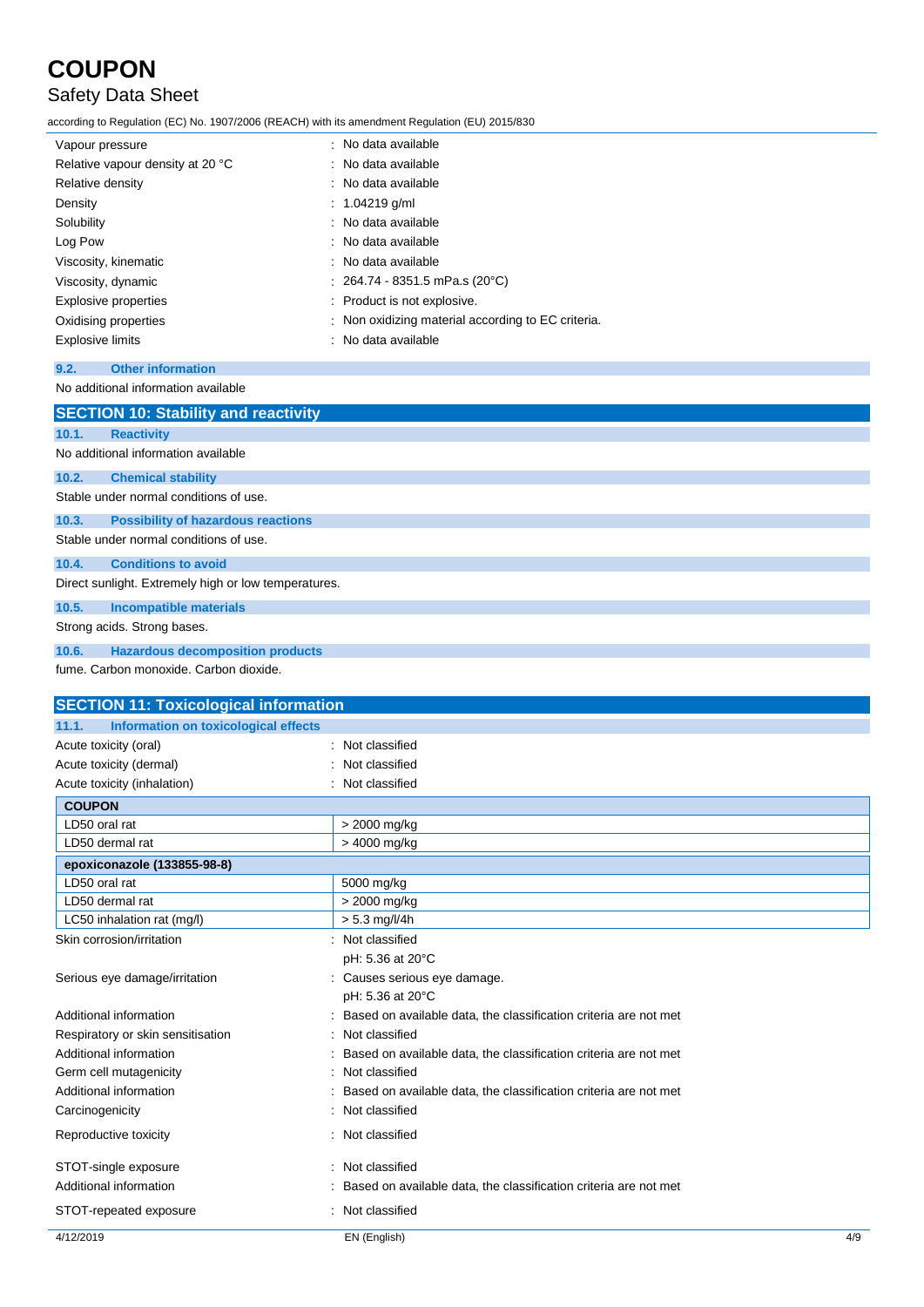### Safety Data Sheet

according to Regulation (EC) No. 1907/2006 (REACH) with its amendment Regulation (EU) 2015/830

| Additional information                                 | : Based on available data, the classification criteria are not met                     |
|--------------------------------------------------------|----------------------------------------------------------------------------------------|
| Aspiration hazard<br>Additional information            | : Not classified<br>: Based on available data, the classification criteria are not met |
| Potential adverse human health effects and<br>symptoms | $\therefore$ Harmful if inhaled.                                                       |

| <b>SECTION 12: Ecological information</b> |                                                         |  |
|-------------------------------------------|---------------------------------------------------------|--|
| 12.1.<br><b>Toxicity</b>                  |                                                         |  |
| Ecology - water                           | : Very toxic to aquatic life with long lasting effects. |  |
| Acute aquatic toxicity                    | : Not classified                                        |  |
| Chronic aquatic toxicity                  | : Toxic to aquatic life with long lasting effects.      |  |
| epoxiconazole (133855-98-8)               |                                                         |  |
| LC50 fish 1                               | $3.14 - 8.27$ mg/l                                      |  |
| ErC50 (algae)                             | $1.19$ mg/l                                             |  |
| ErC50 (other aquatic plants)              | 0.0081 mg/l L. gibba                                    |  |

| 12.2.<br><b>Persistence and degradability</b> |                                                         |
|-----------------------------------------------|---------------------------------------------------------|
| <b>COUPON</b>                                 |                                                         |
| Persistence and degradability                 | May cause long-term adverse effects in the environment. |
| epoxiconazole (133855-98-8)                   |                                                         |
| Persistence and degradability                 | May cause long-term adverse effects in the environment. |
| 12.3.<br><b>Bioaccumulative potential</b>     |                                                         |
| <b>COUPON</b>                                 |                                                         |
| Bioaccumulative potential                     | Not established.                                        |
| epoxiconazole (133855-98-8)                   |                                                         |
| Bioaccumulative potential                     | Not established.                                        |
| 12.4.<br><b>Mobility in soil</b>              |                                                         |
| No additional information available           |                                                         |

#### **12.5. Results of PBT and vPvB assessment**

No additional information available

#### **12.6. Other adverse effects**

Additional information **interest in the environment** of the environment.

| <b>SECTION 13: Disposal considerations</b> |                                                                         |
|--------------------------------------------|-------------------------------------------------------------------------|
| 13.1.<br>Waste treatment methods           |                                                                         |
| Product/Packaging disposal recommendations | Dispose in a safe manner in accordance with local/national regulations. |
| Ecology - waste materials                  | : Avoid release to the environment.                                     |

#### **SECTION 14: Transport information**

In accordance with ADR / ADN / IATA / RID / IMDG

| <b>UN number</b><br>14.1.             |                                                                                                            |     |
|---------------------------------------|------------------------------------------------------------------------------------------------------------|-----|
| UN-No. (ADR)                          | : 3082                                                                                                     |     |
| UN-No. (IMDG)                         | : 3082                                                                                                     |     |
| UN-No. (IATA)                         | : 3082                                                                                                     |     |
| UN-No. (ADN)                          | : 3082                                                                                                     |     |
| UN-No. (RID)                          | : 3082                                                                                                     |     |
| 14.2.<br>UN proper shipping name      |                                                                                                            |     |
| Proper Shipping Name (ADR)            | : ENVIRONMENTALLY HAZARDOUS SUBSTANCE, LIQUID, N.O.S. (epoxiconazole)                                      |     |
| Proper Shipping Name (IMDG)           | : ENVIRONMENTALLY HAZARDOUS SUBSTANCE, LIQUID, N.O.S. (epoxiconazole)                                      |     |
| Proper Shipping Name (IATA)           | : Environmentally hazardous substance, liquid, n.o.s. (epoxiconazole)                                      |     |
| Proper Shipping Name (ADN)            | : ENVIRONMENTALLY HAZARDOUS SUBSTANCE, LIQUID, N.O.S. (epoxiconazole)                                      |     |
| Proper Shipping Name (RID)            | : ENVIRONMENTALLY HAZARDOUS SUBSTANCE, LIQUID, N.O.S. (epoxiconazole)                                      |     |
| Transport document description (ADR)  | : UN 3082 ENVIRONMENTALLY HAZARDOUS SUBSTANCE, LIQUID, N.O.S. (epoxiconazole),<br>$9, III, (-)$            |     |
| Transport document description (IMDG) | : UN 3082 ENVIRONMENTALLY HAZARDOUS SUBSTANCE, LIQUID, N.O.S. (epoxiconazole),<br>9, III, MARINE POLLUTANT |     |
| 4/12/2019                             | EN (English)                                                                                               | 5/9 |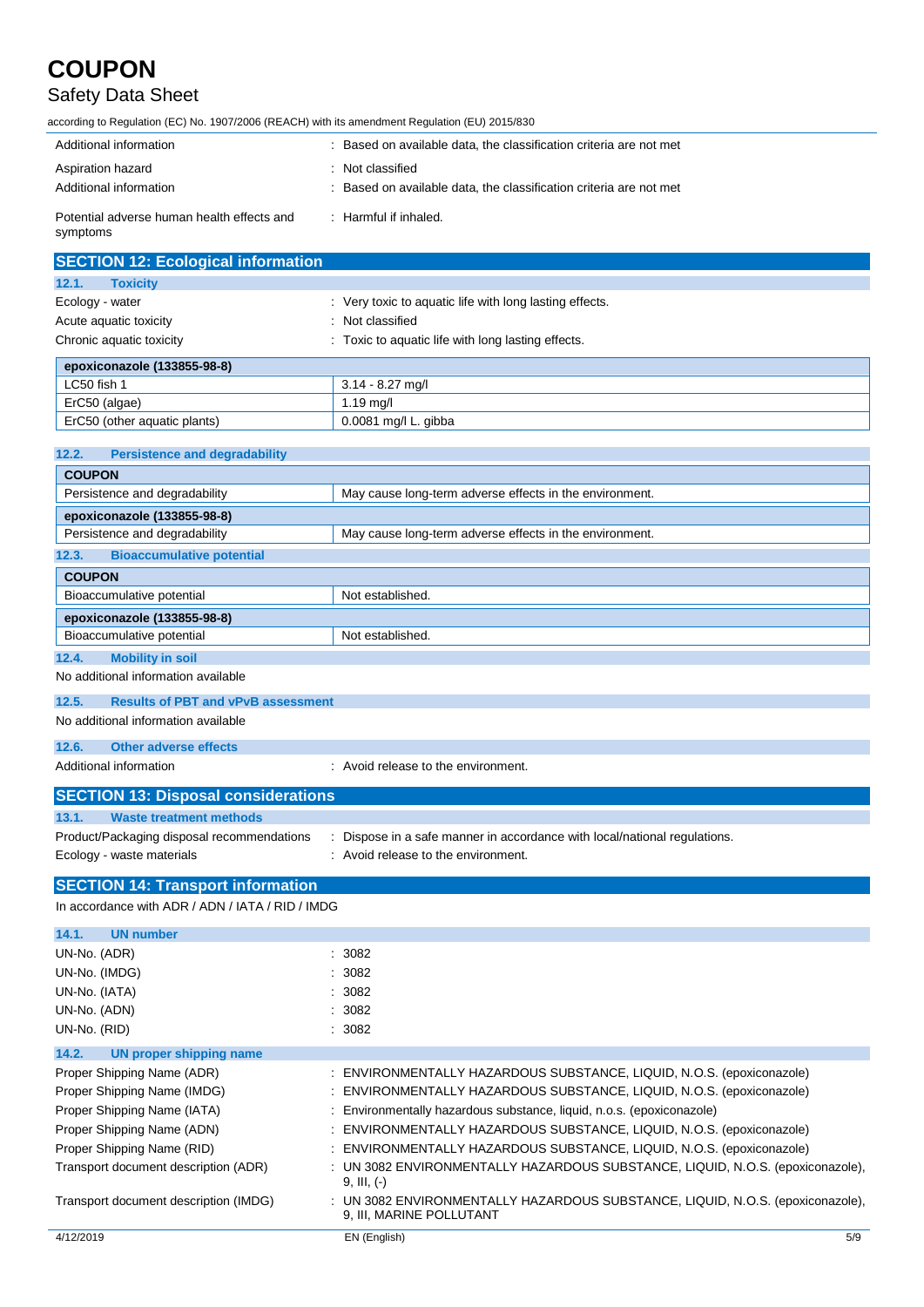### Safety Data Sheet

according to Regulation (EC) No. 1907/2006 (REACH) with its amendment Regulation (EU) 2015/830

| Transport document description (IATA)      | : UN 3082 Environmentally hazardous substance, liquid, n.o.s. (epoxiconazole), 9, III    |
|--------------------------------------------|------------------------------------------------------------------------------------------|
| Transport document description (ADN)       | : UN 3082 ENVIRONMENTALLY HAZARDOUS SUBSTANCE, LIQUID, N.O.S. (epoxiconazole),<br>9. III |
| Transport document description (RID)       | : UN 3082 ENVIRONMENTALLY HAZARDOUS SUBSTANCE, LIQUID, N.O.S. (epoxiconazole),<br>9. III |
| 14.3.<br><b>Transport hazard class(es)</b> |                                                                                          |
| <b>ADR</b>                                 |                                                                                          |
| Transport hazard class(es) (ADR)           | . а                                                                                      |

Transport hazard class(es) (ADR) : 9 Danger labels (ADR) : 9



#### **IMDG**

Transport hazard class(es) (IMDG) : 9 Danger labels (IMDG)  $\qquad \qquad$  : 9



#### **IATA**

Transport hazard class(es) (IATA) : 9 Hazard labels (IATA)  $\qquad \qquad$  : 9



#### **ADN**

Transport hazard class(es) (ADN) : 9 Danger labels (ADN)  $\qquad \qquad$  : 9



#### **RID**

Transport hazard class(es) (RID) : 9 Danger labels (RID)  $\qquad \qquad$  : 9



| 14.4.                | <b>Packing group</b> |       |
|----------------------|----------------------|-------|
|                      | Packing group (ADR)  | : III |
|                      | Packing group (IMDG) | : III |
| Packing group (IATA) |                      | : III |
|                      | Packing group (ADN)  | Ш     |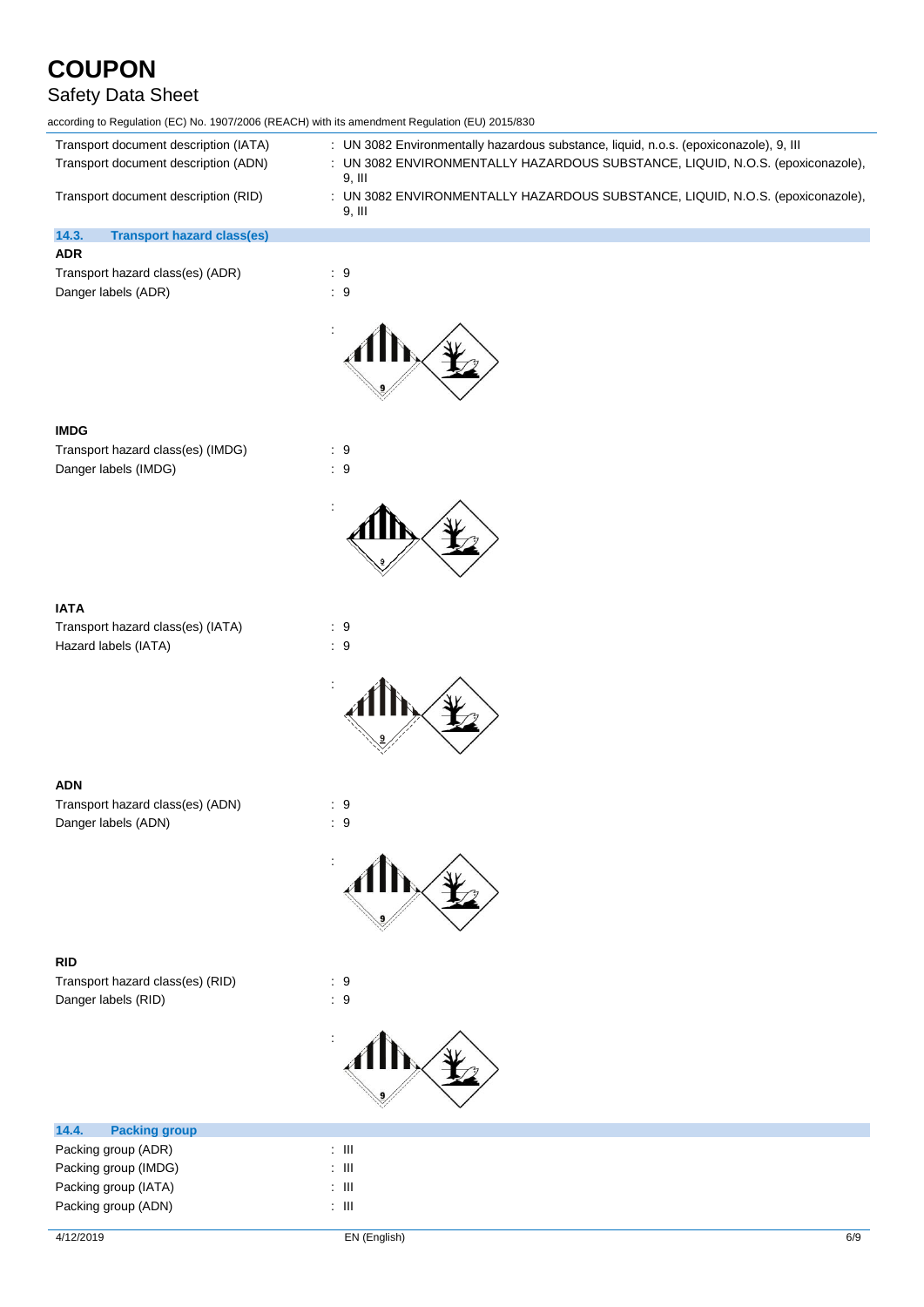### Safety Data Sheet

according to Regulation (EC) No. 1907/2006 (REACH) with its amendment Regulation (EU) 2015/830

| Packing group (RID)                   | : III                                    |
|---------------------------------------|------------------------------------------|
| 14.5.<br><b>Environmental hazards</b> |                                          |
| Dangerous for the environment         | : Yes                                    |
| Marine pollutant                      | : Yes                                    |
| Other information                     | : No supplementary information available |

#### **14.6. Special precautions for user**

| Packing instructions (ADR)                                                 | : P001, IBC03, LP01, R001 |     |
|----------------------------------------------------------------------------|---------------------------|-----|
| Special packing provisions (ADR)                                           | $:$ PP1                   |     |
| Mixed packing provisions (ADR)                                             | : MP19                    |     |
| Portable tank and bulk container instructions<br>(ADR)                     | $\therefore$ T4           |     |
| Portable tank and bulk container special<br>provisions (ADR)               | $:$ TP1, TP29             |     |
| Tank code (ADR)                                                            | : LGBV                    |     |
| Vehicle for tank carriage                                                  | : AT                      |     |
| Transport category (ADR)                                                   | : 3                       |     |
| Special provisions for carriage - Packages<br>(ADR)                        | : V12                     |     |
| Special provisions for carriage - Loading,<br>unloading and handling (ADR) | $:$ CV13                  |     |
| Hazard identification number (Kemler No.)                                  | : 90                      |     |
| Orange plates                                                              |                           |     |
| Tunnel restriction code (ADR)                                              |                           |     |
| - Transport by sea                                                         |                           |     |
| Special provisions (IMDG)                                                  | : 274, 335, 969           |     |
| Packing instructions (IMDG)                                                | P001, LP01                |     |
| Special packing provisions (IMDG)                                          | PP <sub>1</sub>           |     |
| IBC packing instructions (IMDG)                                            | IBC03                     |     |
| Tank instructions (IMDG)                                                   | : T4                      |     |
| Tank special provisions (IMDG)                                             | : TP2, TP29               |     |
| EmS-No. (Fire)                                                             | : F-A                     |     |
| EmS-No. (Spillage)                                                         | $: S-F$                   |     |
| Stowage category (IMDG)                                                    | $\therefore$ A            |     |
| - Air transport                                                            |                           |     |
| PCA Excepted quantities (IATA)                                             | : E1                      |     |
| PCA Limited quantities (IATA)                                              | : Y964                    |     |
| PCA limited quantity max net quantity (IATA)                               | 30kgG                     |     |
| PCA packing instructions (IATA)                                            | : 964                     |     |
| PCA max net quantity (IATA)                                                | : 450L                    |     |
| CAO packing instructions (IATA)                                            | 964                       |     |
| CAO max net quantity (IATA)                                                | : 450L                    |     |
| Special provisions (IATA)                                                  | : A97, A158, A197         |     |
| ERG code (IATA)                                                            | .9L                       |     |
| - Inland waterway transport                                                |                           |     |
| Classification code (ADN)                                                  | : M6                      |     |
| Special provisions (ADN)                                                   | : 274, 335, 375, 601      |     |
| Limited quantities (ADN)                                                   | : 5L                      |     |
| 4/12/2019                                                                  | EN (English)              | 7/9 |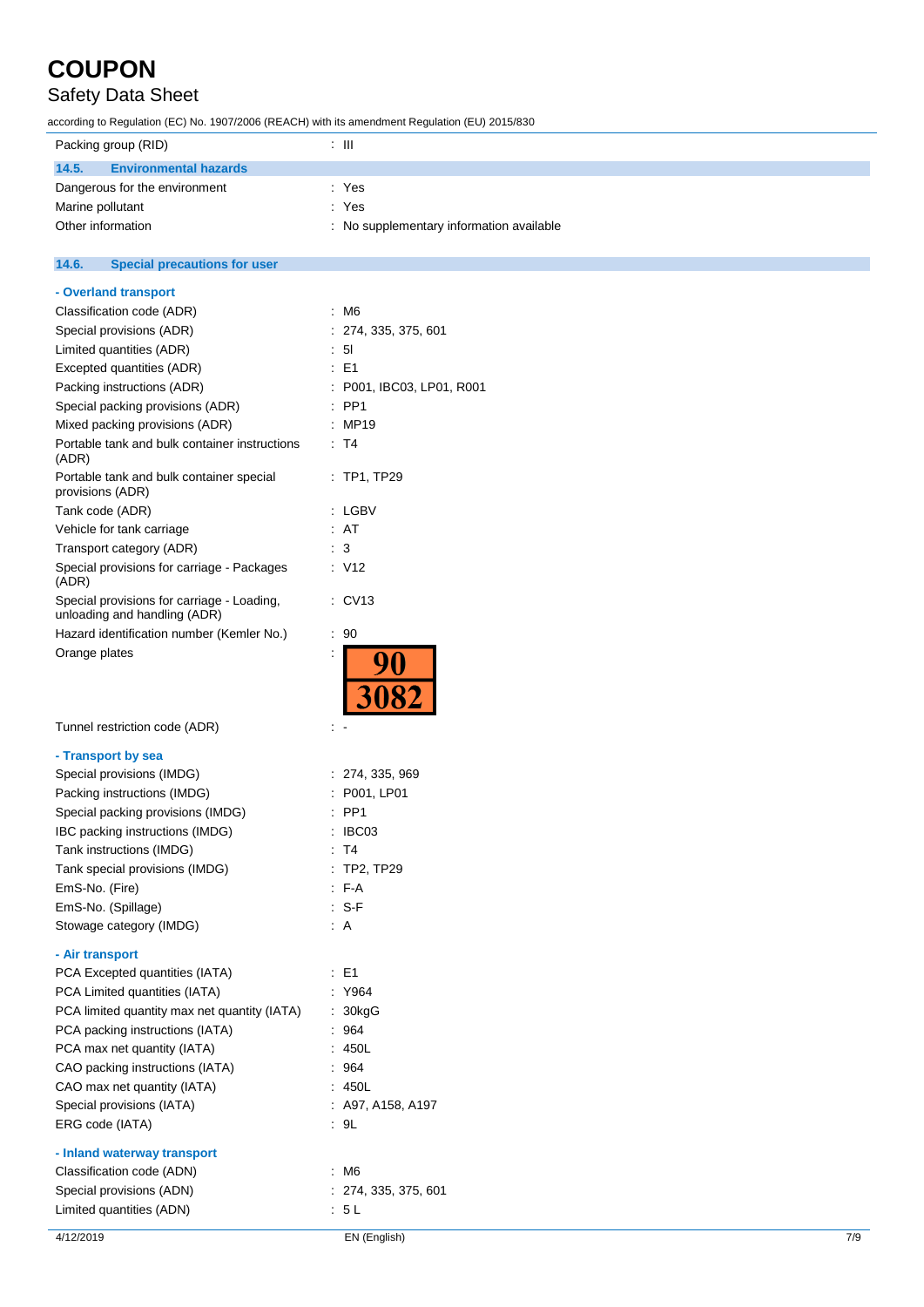### Safety Data Sheet

according to Regulation (EC) No. 1907/2006 (REACH) with its amendment Regulation (EU) 2015/830

| Excepted quantities (ADN)                                                  | $\therefore$ E1           |
|----------------------------------------------------------------------------|---------------------------|
| Carriage permitted (ADN)                                                   | $\pm$ T                   |
| Equipment required (ADN)                                                   | $\therefore$ PP           |
| Number of blue cones/lights (ADN)                                          | $\therefore$ 0            |
| - Rail transport                                                           |                           |
| Classification code (RID)                                                  | : M6                      |
| Special provisions (RID)                                                   | : 274, 335, 375, 601      |
| Excepted quantities (RID)                                                  | $E = 51$                  |
| Packing instructions (RID)                                                 | : P001, IBC03, LP01, R001 |
| Special packing provisions (RID)                                           | $:$ PP1                   |
| Mixed packing provisions (RID)                                             | : MP19                    |
| Portable tank and bulk container instructions<br>(RID)                     | : T4                      |
| Portable tank and bulk container special<br>provisions (RID)               | $:$ TP1, TP29             |
| Tank codes for RID tanks (RID)                                             | : LGBV                    |
| Transport category (RID)                                                   | $\therefore$ 3            |
| Special provisions for carriage – Packages<br>(RID)                        | : W12                     |
| Special provisions for carriage - Loading,<br>unloading and handling (RID) | : CW13, CW31              |
| Colis express (express parcels) (RID)                                      | $\therefore$ CE8          |
| Hazard identification number (RID)                                         | : 90                      |

**14.7. Transport in bulk according to Annex II of Marpol and the IBC Code**

#### Not applicable

#### **SECTION 15: Regulatory information**

**15.1. Safety, health and environmental regulations/legislation specific for the substance or mixture**

#### **15.1.1. EU-Regulations**

Contains no REACH substances with Annex XVII restrictions Contains no substance on the REACH candidate list Contains no REACH Annex XIV substances

#### **15.1.2. National regulations**

No additional information available

#### **15.2. Chemical safety assessment**

No chemical safety assessment has been carried out

#### **SECTION 16: Other information**

Full text of H- and EUH-statements:

Data sources **1.2.2.2008 OF THE EUROPEAN PARLIAMENT AND OF THE** COUNCIL of 16 December 2008 on classification, labelling and packaging of substances and mixtures, amending and repealing Directives 67/548/EEC and 1999/45/EC, and amending Regulation (EC) No 1907/2006.

#### Other information in the state of the state of the state of the state of the state of the state of the state of the state of the state of the state of the state of the state of the state of the state of the state of the st

| Aquatic Chronic 2 | Hazardous to the aquatic environment - Chronic Hazard, Category 2                         |
|-------------------|-------------------------------------------------------------------------------------------|
| Carc. 2           | Carcinogenicity, Category 2                                                               |
| Eye Dam. 1        | Serious eye damage/eye irritation, Category 1                                             |
| Met. Corr. 1      | Corrosive to metals, Category 1                                                           |
| Repr. 1B          | Reproductive toxicity, Category 1B                                                        |
| H <sub>290</sub>  | May be corrosive to metals.                                                               |
| H318              | Causes serious eye damage.                                                                |
| H351              | Suspected of causing cancer.                                                              |
| H360Df            | May damage the unborn child. Suspected of damaging fertility.                             |
| H411              | Toxic to aquatic life with long lasting effects.                                          |
| <b>EUH401</b>     | To avoid risks to human health and the environment, comply with the instructions for use. |
|                   |                                                                                           |